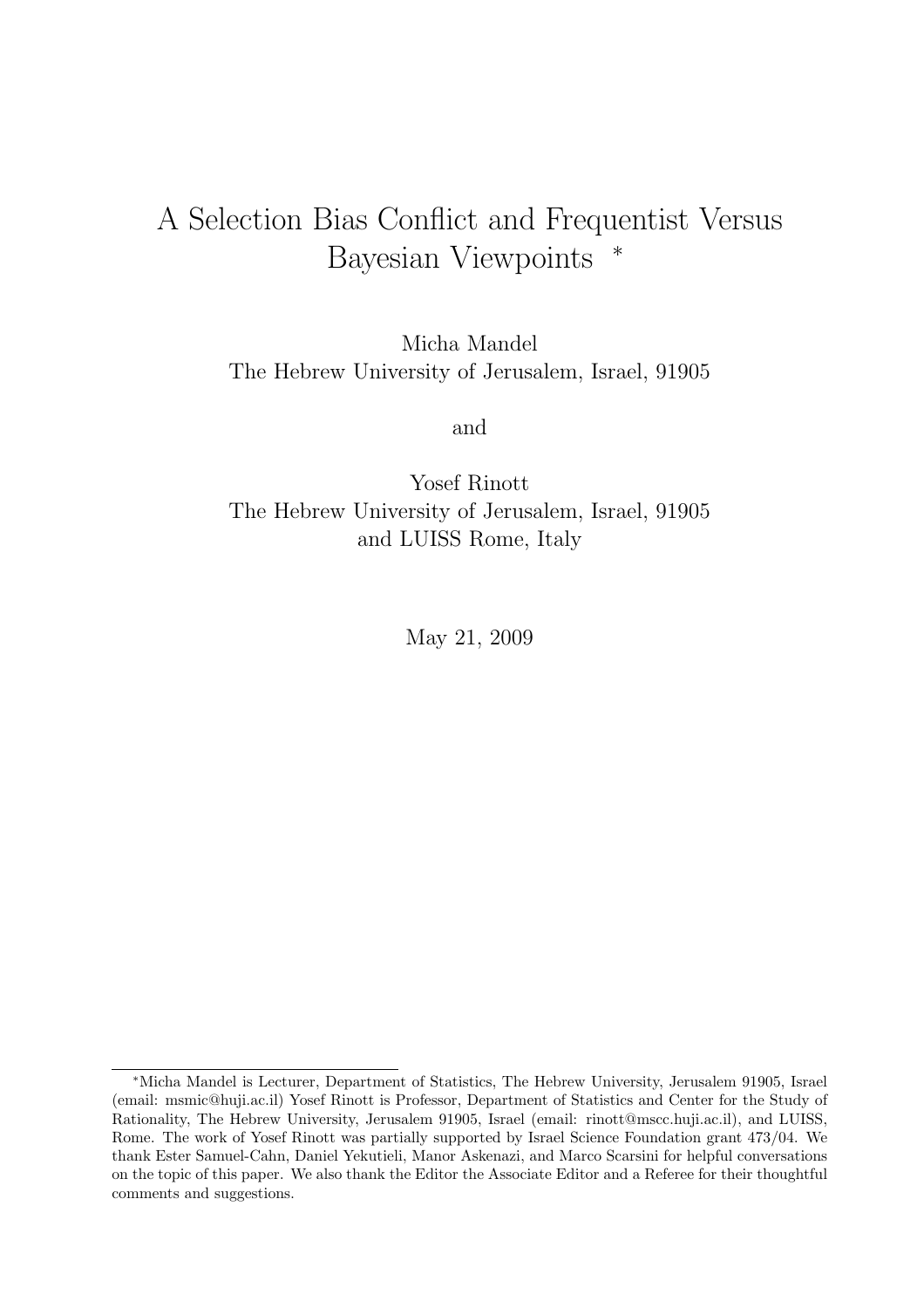#### Abstract

In many branches of modern science, researchers first study or mine large data sets, and then select the parameters they estimate and the data they use and publish. Such data-based selection complicates formal statistical inference. An example discussed here for the purpose of illustration, is that of pharmaceutical companies that typically conduct many experiments but may publish only selected data. The selection often depends on the outcomes of the experiments since naturally there is interest in potentially useful drugs, and it is in general unclear how it should affect inference. Is this effect the same for the company and the public? Does it matter if they are Bayesian or Frequentist? Should the company reveal all experiments it conducts, and if so, how should this change the conclusions?

This note discusses these questions in terms of a simple example of a sequence of binomial experiments conducted by a pharmaceutical company, where results are published only if the number of 'failures' is small. We do not suggest that this example corresponds to reality in the pharmaceutical industry, nor in science in general; our goal is to elaborate on the importance and difficulties of taking selection into account when performing statistical analysis.

KEYWORDS: confidence interval, credible set, Binomial model, decision theory, meta analysis, publication bias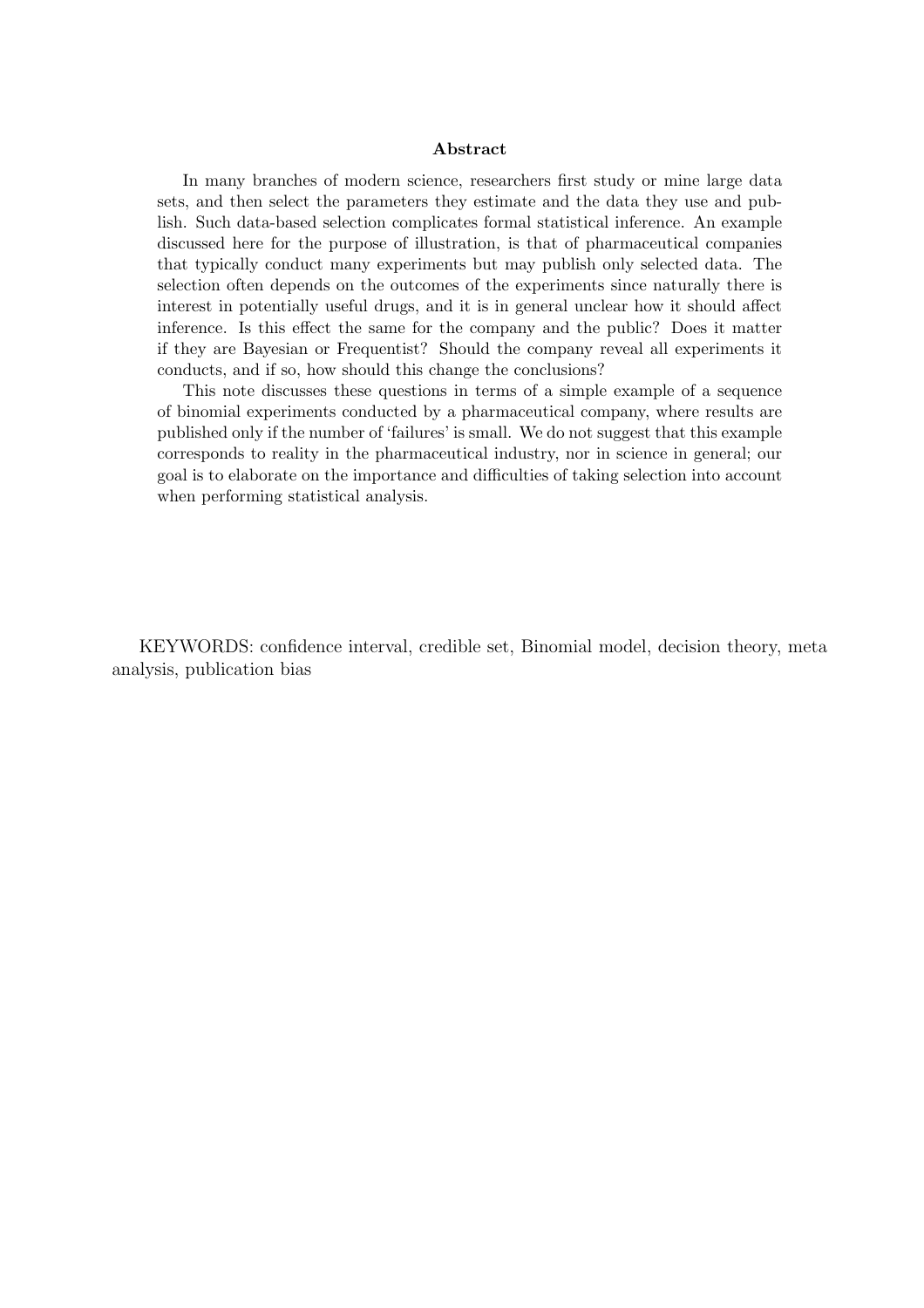### 1 INTRODUCTION

A recent paper by Psaty and Kronmal (2008) summarizes the events that led the pharmaceutical company Merck & Co., Inc. to withdraw the drug Rofecoxib (trademark Vioxx) from the market. The paper provides an extraordinary opportunity to compare the internal analyses of a pharmaceutical company to the reported analyses, and it exemplifies well the concerns appearing in Psaty and Kronmal's abstract that Sponsors have a marketing interest to represent their products in the best light. This approach conflicts with scientific standards that require the symmetric and comparable reporting of safety and efficacy data. Selective reporting of the results of clinical trials can misrepresent the risk-benefit profile of drugs.

This conflict of interests triggered editors of leading medical journals to announce that they would refuse to publish drug research sponsored by pharmaceutical companies unless the studies are registered in a public database from the outset. This initiative was reported in an article in the Washington Post on Sept 10 2004 (http://www.smh.com.au/articles/2004/09/09/ 1094530773888.html). The article explains the logic of this act by pointing out that More than two-thirds of studies of anti-depressants given to depressed children, for instance, found the medications were no better than sugar pills, but companies published only the positive trials. If all the studies had been registered from the start, doctors would have learned that the positive data were only a fraction of the total. For earlier references that suggest the creation of registries of research studies in connection with selection and meta analysis, see, for example, Iyengar and Greenhouse (1988) and references therein.

More generally, it is well known that scientists and scientific journals tend to submit and publish significant results, while the existence of other results remains unknown. This problem, known as publication bias (Rothstein, Sutton, and Borenstein 2005), is similar to problems that arise in models having a large number of parameters (e.g., DNA and similar data), where inference is published only on a few parameters selected by the data, usually on those corresponding to the 'statistically significant' findings. However, methods for controlling error probabilities in multiple testing and estimation (e.g., Benjamini and Yekutieli 2005) require data which due to selection is not published. Iyengar and Greenhouse (1988) and Cleary and Casella (1995) provide a truncation model formulation that has many common features with the present paper, and certain solutions to the publication bias problem under specific assumptions, as well as numerous references.

The purpose of this paper is to shed some light on the difficulty of trying to take data selection or publication bias into account, and the dangers of not doing so, by means of a very simple binomial example. We formulate our discussion in terms of a conflict between a pharmaceutical company and a regulator in Phase I studies, only as an illustration of a conflict of interests that may arise in the presence of selection bias. We do not claim to know how severe this conflict is in reality. Furthermore, Phase I clinical trials are followed by Phase II and Phase III studies, which provide certain control over the drugs or doses selected in Phase I.

In Section 2 we explain why in certain situations, selection bias implies that frequentist confidence intervals of a given level are constructed differently according to the possibly conflicting points of view of the company performing the study and the public that uses them. Section 3 approaches the problem created by this selection bias conflict using the Bayesian paradigm. Although Bayesian analysis is post-data in nature, it can solve the difficulties of selection bias appearing in the frequentist paradigm only under rather spe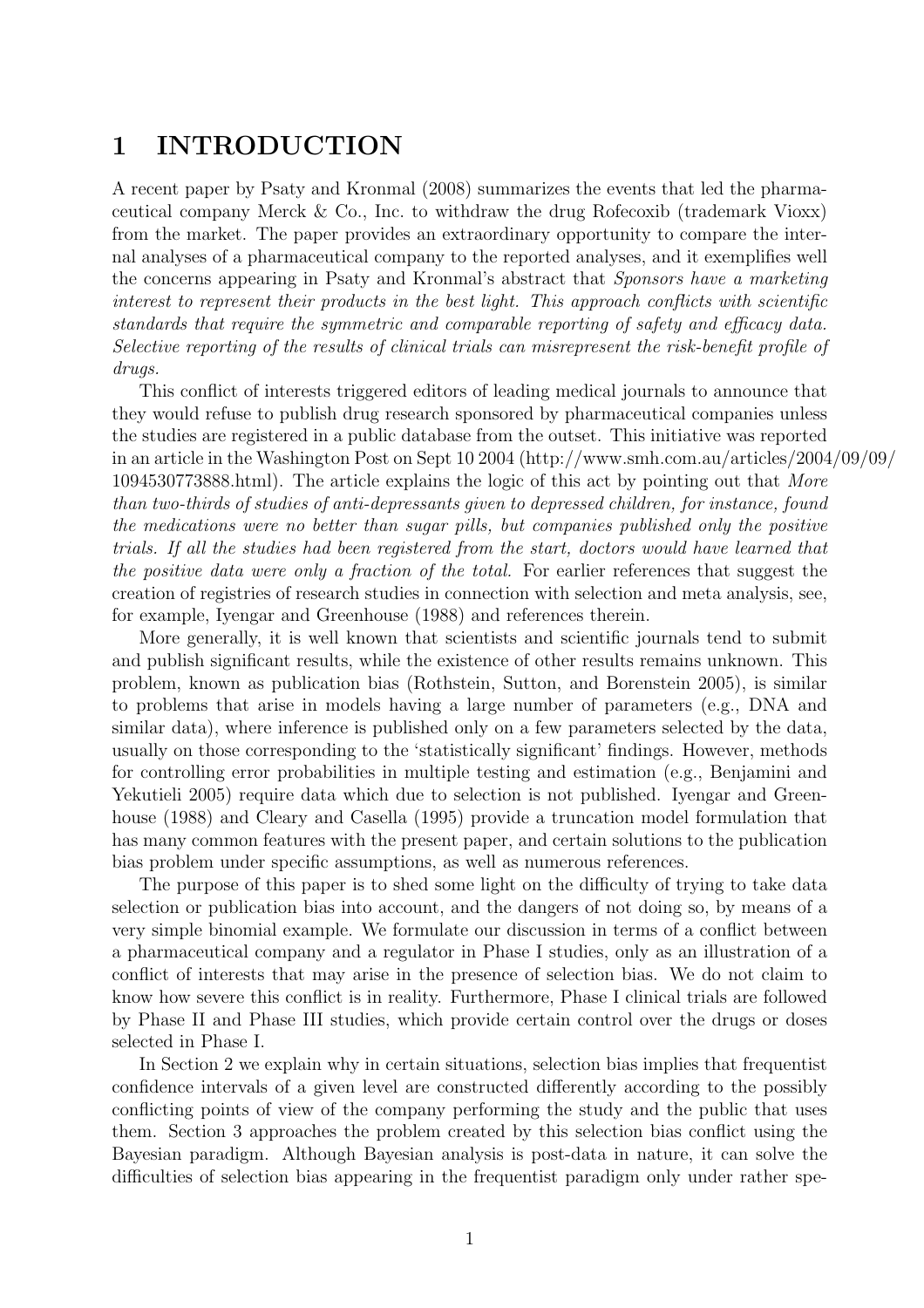cial and questionable assumptions discussed in Section 3. Section 4 extends the selection criterion of Sections 2 and 3, and Section 5 concludes with a comparative discussion of frequentist and Bayesian analyses under publication bias. It also discusses the ability of the aforementioned initiative of registering studies in a public database to solve the concerns that arise by selection of results.

#### 2 A BINOMIAL MODEL

Pharmaceutical companies perform Phase I toxicity studies on drugs and doses on a regular basis in order to screen out drugs that have significant adverse effects. Because of competition, they disclose only the minimum information necessary to get their drugs approved. The mission of public agencies such as the FDA is to ensure that approved drugs are indeed safe for use.

Consider such a pharmaceutical company and suppose that for each experiment it conducts, the company statistician computes a confidence interval for  $\theta$ , the probability of an adverse reaction to the drug. Each interval is based on the number of toxic cases in the given experiment, which is a Binomial random variable  $X \sim Bin(n, \theta)$ , where n is the number of patients in the experiment, assumed fixed.

Typically, there is a maximal probability of adverse reaction,  $\theta^M$ , corresponding to the Maximum Tolerated Dose (MTD), which is the maximal value of  $\theta$  acceptable for a given disease. A drug would be accepted if all values in a computed confidence interval lie below  $\theta^M$ . For severe diseases, such as certain types of cancer, this value may be up to  $\theta^M = 0.2$ or 0.25.

There are several methods for constructing  $1-\alpha$  level confidence intervals for  $\theta$ , see, e.g., Brown, Cai and DasGupta (2001) for a review. Here we consider the conservative method of Clopper and Pearson (1934) that, for  $X = x$ , solves for  $\theta$  the equations  $P_{\theta}(X \geq x) = \alpha/2$ and  $P_{\overline{\theta}}(X \leq x) = \alpha/2$  and defines the confidence interval  $CP(X) = [\underline{\theta}, \overline{\theta}]$ . The function  $P_{\theta}(X \leq x)$  is decreasing in  $\theta$  so that multiple solutions do not exist. However, for  $x = 0$ , the first equality has no solution and the interval uses 0 as its left limit. Likewise, for  $x = n$ , the right limit of the interval is 1.

For example, for  $n = 20$  and  $\alpha = 0.05$ , this yields for  $X = 7$  the interval  $CP(7) =$ [0.1539, 0.5922]. The interval  $CP(7)$  includes high toxicity levels that under normal circumstances are not acceptable, hence the drug will not be approved. Here we consider a scenario in which drugs or doses associated with experiments resulting in such a high number of cases of adverse reactions are deemed useless by the company, and therefore such experiments are not disclosed to the public. Thus, only successful experiments, say with  $X \leq c$  adverse reactions for some c, and their associated confidence intervals are published and no information on unsuccessful experiments, including their number and outcomes, is revealed. For simplicity, we first discuss the case of  $c = 1$ . We elaborate on the choice of  $c$  in Section 4, where it is also shown that the main issues discussed below are not specific to a particular choice of this parameter.

Continuing the example of  $n = 20$  and  $\alpha = 0.05$ , if  $c = 1$  then only  $X = 0$  or 1 would be considered. The Clopper-Pearson intervals are  $CP(1) = [0.0013, 0.2487]$  and  $CP(0) = [0, 0.1684]$ , possibly suggesting an acceptable level of toxicity.

Suppose a regulator claims that the selection policy of the company distorts the results, and, however large  $\theta$  is, the outcomes  $X = 0$  or 1 will occur eventually. And so, the regulator says, in order to achieve good results, all the company has to do is to perform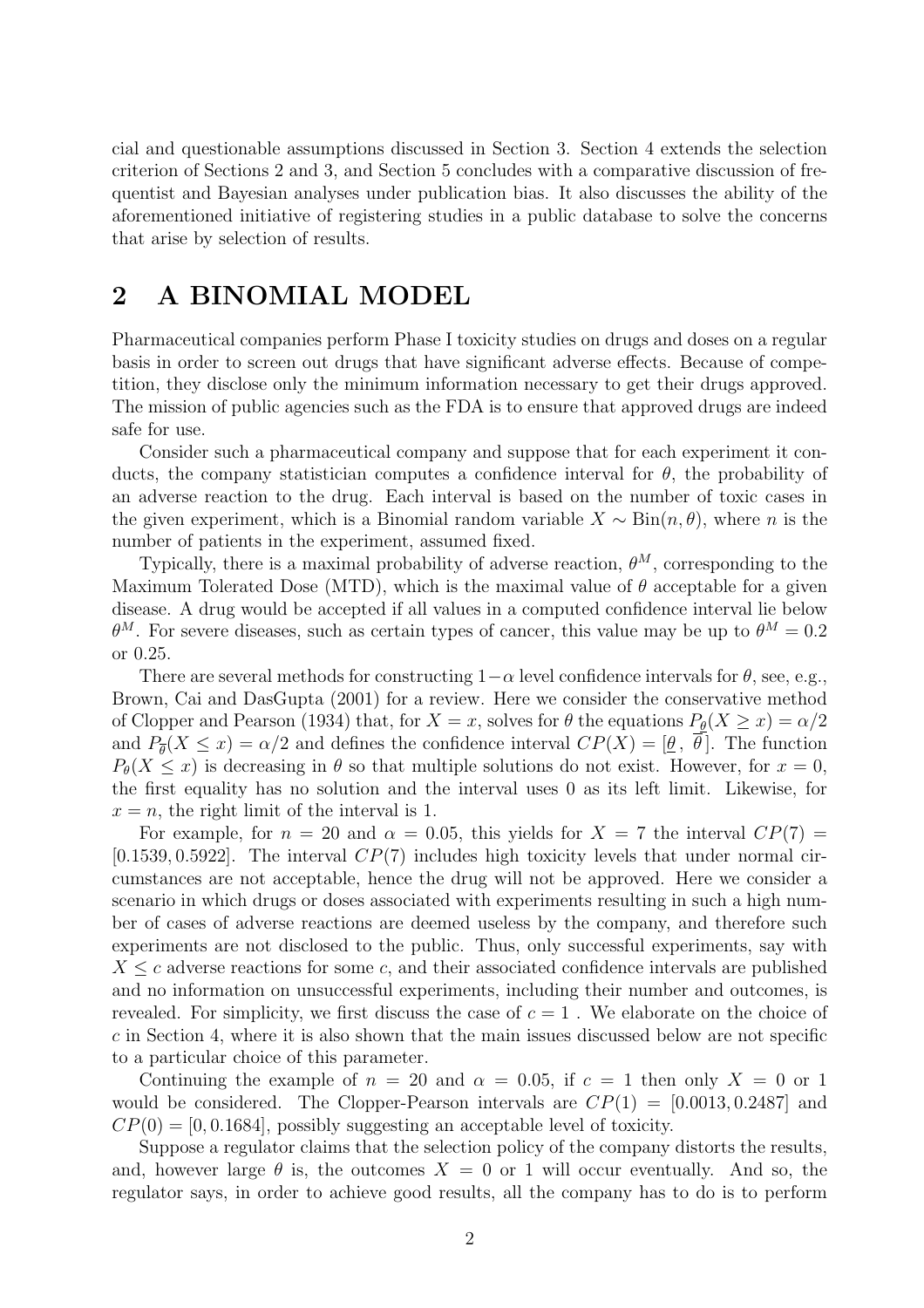sufficiently many experiments. Therefore, he insists that published intervals should be computed on the basis of the random variable  $X^*$  having the distribution of  $X|X \leq 1$ , i.e., a Bernoulli variable with probability

$$
P_{\theta}(X^* = 1) = P_{\theta}(X = 1 | X \le 1) = \frac{n\theta}{1 + (n - 1)\theta} \equiv \theta^*(\theta) \equiv \theta^*.
$$
 (1)

For  $\alpha < 1/2$ , it is easy to verify that a  $1 - \alpha$  level confidence interval for  $\theta^*$  is

$$
CI^*(X^*) := \begin{cases} [0, 1 - \alpha] & X^* = 0\\ [\alpha, 1] & X^* = 1 \end{cases}
$$
 (2)

an interval satisfying  $P_{\theta}(CI^*(X^*) \ni \theta^*) \geq 1 - \alpha$  for all possible values of  $\theta$ . For  $X^* = 0$ and  $X^* = 1$ ,  $CI^*(X^*)$  is equivalent to  $0 \leq \theta^*(\theta) \leq 1 - \alpha$ , and  $\alpha \leq \theta^*(\theta) \leq 1$ , respectively. Rearrangement as intervals for  $\theta$  yields confidence intervals denoted by  $CI(X^*)$ , which for  $X^* = 0$  and 1 are

$$
CI(0) = \left[0, \frac{1-\alpha}{\alpha n + 1 - \alpha}\right], \qquad CI(1) = \left[\frac{\alpha}{(1-\alpha)n + \alpha}, 1\right].
$$
 (3)

Thus, the resulting regulator's confidence intervals are (for  $n = 20$ ,  $\alpha = 0.05$ ):  $CI(0)$  =  $[0, 0.4872]$  and  $CI(1) = [0.0026, 1]$ ; they are strikingly different from those of the company statistician. The regulator can claim that the data prove nothing, since for  $X^* = 1$ , the confidence interval covers almost the whole range [0, 1], and for  $X^* = 0$  the probability of adverse reaction could be almost as high as 0.5, a level that could never be tolerated. Thus the company may claim that all published experiments indicate an acceptable level of toxicity, whereas the regulator claims that the published data lead to no such conclusions.

In general, as n increases, the interval  $CI(1)$  includes large values of  $\theta$  and becomes wider, eventually approaching  $[0, 1]$ . This may surprise a reader who expects that one success out of n indicates a small  $\theta$ . However, taking the selection criterion  $X \leq 1$  into account, the result is not surprising: for  $\theta > 0$  and increasing n, an outcome of  $X^* = 1$ occurs with probability approaching 1, and hence it is hardly informative, resulting in a large confidence interval that contains 1, rather than proving a small  $\theta$ . The interval  $CI(0)$ equals  $[0, 1 - \alpha]$  for  $n = 1$  and its upper limit decreases with n, as expected. Thus, for large n, an experiment that results in 0 adverse reactions may indeed prove the safety of the treatment even to the regulator. However, under commonly acceptable values of  $\theta$ , the probability of 0 adverse reactions, that by (1) is bounded by  $\frac{1-\theta}{n\theta}$ , becomes small rather fast as n increases.

In order to better understand the differences and the conflict between the company and the regulator, we consider the following probabilistic model. Let  $\boldsymbol{\theta} = (\theta_1, \theta_2, \dots)$  be a sequence of probabilities  $0 < \theta_i < 1$ , and let  $X_i \sim Bin(n, \theta_i)$ ,  $i = 1, 2, \ldots$ , be independent binomial experiments. Let  $T_0 = 0$  and define successively  $T_j = \min\{i > T_{j-1} : X_i \leq 1\},$  $j = 1, 2, \ldots$ , the indices of 'successful' experiments; we assume that  $\theta$  is such that  $P_{\theta}(T_j \leq$  $\infty$ ) = 1 for all *j*.

The company statistician computes a confidence interval for each  $\theta_i$  such that,

$$
P_{\theta}(CP(X_i) \ni \theta_i) \ge 1 - \alpha \qquad \text{for all } \theta \in (0,1)^\infty. \tag{4}
$$

This guarantees (see Berger 1985 pp 22-23)  $\liminf_{N\to\infty} N^{-1} \sum_{i=1}^N I\{CP(X_i) \ni \theta_i\} \geq 1-\alpha$ with probability 1, for all  $\boldsymbol{\theta} \in (0,1)^\infty$ , where  $I\{E\}$  is the indicator of the event E. For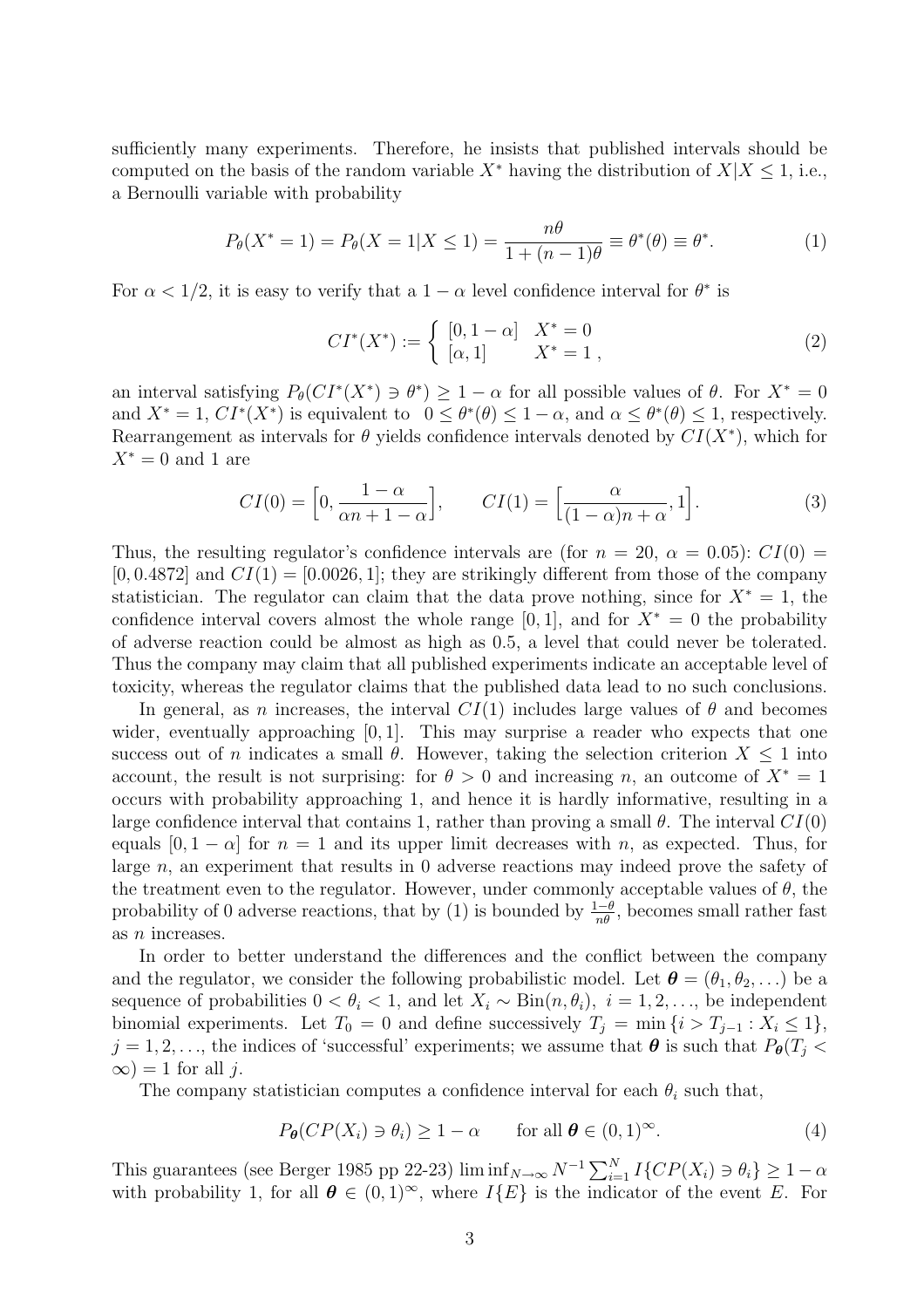$\alpha = 0.05$ , for example, it can be loosely interpreted as a rule that in the long run allows 5% of all intervals, published or not, to miss the target parameters. Thus, the company uses a criterion that concerns all intervals, but discloses only selected ones.

The regulator is aware only of the experiments that are published, namely, the successful ones, and suggests the criterion

$$
P_{\theta}(CI(X_{T_j}) \ni \theta_{T_j}) \ge 1 - \alpha \qquad \text{for all } \theta \in (0,1)^{\infty}, \tag{5}
$$

that takes into account the distribution of the observations  $X_{T_j}$ . The regulator's view is that the confidence intervals must reflect the selection made by the company.

The conflict becomes very apparent if one imagines a dishonest company that repeats the same experiment with the very same dose (and hence the same  $\theta$ ) until a success (X < 1) is obtained, and calculates confidence intervals ignoring the fact that the probability  $\theta$ is the same in all experiments. For example, suppose that the true probability of a toxic reaction is  $\theta = 0.25$  so that the number of toxic cases follows a  $Bin(20, 0.25)$  law. Under this model, the probability of a successful experiment is  $0.75^{20} + 20 \times 0.25 \times 0.75^{19} \approx 0.0243$ , so that on average, for every 40 experiments performed, the company will achieve one successful experiment and publish its corresponding confidence interval. This published interval includes only  $\theta$  values below 0.25 as we saw above.

#### 3 A BAYESIAN PERSPECTIVE

Failing to agree on a frequentist confidence measure, the company and the regulator may consult the Bayesian school. The two sides of the conflict hope for a useful advice from a Bayesian, knowing that Bayesians, unlike frequentists, analyze the observed data regardless of the design (see Ferguson 1967 Chapter 7.2, and Berger 1985 Chapter 7.7 for a comprehensive discussion). A relevant example in our context is the Stopping Rule Principle in sequential analysis: the stopping rule [terminating the data collection] should have no effect on the final reported evidence about  $\theta$  obtained from the data (Berger 1985 p. 502). This principle is espoused by Bayesians, but not necessarily by frequentists. A simple instance would be a sequence of N Bernoulli experiments which ends with one failure (see Lindley and Phillips 1976 for a similar example). A frequentist must know the experimental design: was N fixed in advance, or is it a Geometric random variable, whereas in Bayesian analysis the nature of N turns out to have no effect on the calculations.

Returning to the sequence of toxicity experiments, let  $X$  denote the whole data and let  $T_i(\mathbf{x}) = t$  be the index of the j-th successful experiment. For any prior  $\Pi$  of the sequence  $\theta$ , it is easy to see that the posterior distribution of  $\theta_{T_j}|\mathbf{X}=\mathbf{x}$  is equal to the posterior of  $\theta_t|\mathbf{X}=\mathbf{x}$ , and as above, the reason for stopping is irrelevant. Therefore, if the regulator and the company were to use the same data and agree on the prior model, then their inference for  $\theta_{T_i}$  would be the same in spite of the selection.

However, in the situation considered here, the regulator and the company do not have the same data, hence their inferences may be different as they condition on different events. Indeed, here the regulator observes  $X_t$  only for those t such that  $T_i = t$ , whereas the company has the values of  $X_i$  for all i. Thus, the company should base its inference on  $\theta_t|\mathbf{X} = \mathbf{x}$ , while the regulator should base his inference on  $\theta_t | \{X_{T_1}, X_{T_2}, \ldots\}$ .

In what follows, we consider two extreme models for the joint distribution of  $\theta$ , a model of independence and a model of strong dependence, in order to demonstrate how the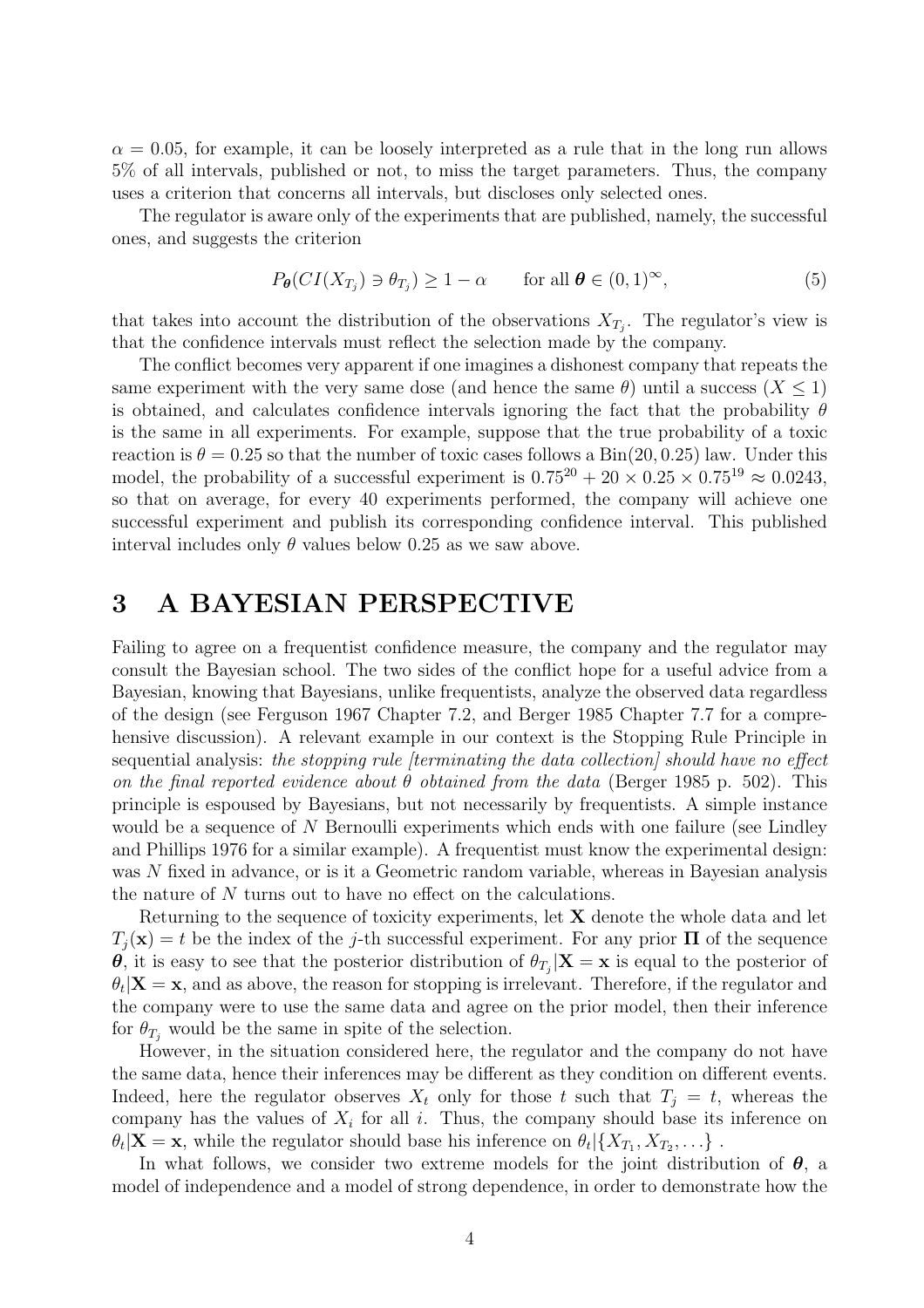implications of Bayesian inference on the company vs. regulator conflict may be sensitive to the choice of a prior.

Independent Parameters. With the lack of better information on the dependence structure, a convenient though arguable assumption on the prior which we consider first is that  $\theta_1, \theta_2, \ldots$  are independent identically distributed with a (marginal) prior law  $\Pi$  and density  $\pi$ . We also use the standard assumption that the experiments are designed so that  $X_1, X_2, \ldots | \theta$  are independent and  $X_i | \theta \sim \text{Bin}(n, \theta_i)$ .

Under this model,  $X_i$  is sufficient for  $\theta_i$  in the sense that  $P(\theta_i \in I | X_1 = x_1, X_2 =$  $(x_2, \ldots) = P(\theta_i \in I | X_i = x_i)$  for any interval I, and therefore the posterior of  $\theta_i | \mathbf{X} = \mathbf{x}_i$ is equal to that of  $\theta_t | X_t = x_t$ . Hence, Bayesian inference of the regulator ought to be the same as that of the company (if they agree on the marginal prior  $\Pi$ ), and it is unaffected by the selection of data and parameters.

For example, for the widely used flat prior  $U(0, 1)$ , the posterior is Beta $(x+1, n-x+1)$ and the 95% equal-tails credible intervals for  $n = 20$ , are [0.0012, 0.1611] and [0.0117, 0.2382 for  $X = 0$  and  $X = 1$ , respectively. These intervals are quite similar to those obtained and published by the company statistician using the frequentist procedure above. Therefore, the company may be indifferent to whether the Frequentist or the Bayesian paradigm is adopted, and may prefer the latter simply because it solves the conflict with the regulator.

**Strong Dependence.** The results of the previous model rely on the prior  $\Pi$  which assumes independence of the  $\theta_i$ 's. Next we contrast the independence assumption with the extreme case in which  $\theta_i \equiv \theta$  for all i and  $\theta \sim \Pi$ . Such a model may be of interest to a suspicious regulator who aims to protect against a dishonest company that repeats the very same experiment until obtaining a successful result (this model is similar to that discussed at the end of Section 2).

When  $\theta_i \equiv \theta$  for all i, there is exactly one draw from the prior distribution  $\Pi$  that determines the parameters of all the binomial experiments. For simplicity consider now inference based on  $X^* \equiv X_{T_1}$  whose conditional probability  $P(X^* = 1 | \theta)$  is given in (1). The Bayesian  $1 - \alpha$  credible interval for  $\theta$  is an interval I whose posterior probability The Bayesian  $1 - \alpha$  credible interval for  $\theta$  is<br>  $P(\theta \in I | X^* = x) = \int_I \pi(\theta | X^* = x) d\theta = 1 - \alpha.$ 

For  $\Pi = U(0, 1)$ , the posterior *distribution functions* for  $X^* = 0$  and  $X^* = 1$  are .

$$
\Pi(\theta|X^* = 0) = \int_0^{\theta} \frac{(1-u)\bigg/ [1 + (n-1)u] du}{\int_0^1 (1-v)\bigg/ [1 + (n-1)v] dv} = \frac{n \log\{1 + (n-1)\theta\} - (n-1)\theta}{n \log(n) - (n-1)},
$$

and

$$
\Pi(\theta|X^* = 1) = \int_0^{\theta} \frac{nu/[1 + (n-1)u]du}{\int_0^1 nv/[1 + (n-1)v]dv} = \frac{(n-1)\theta - \log(1 + (n-1)\theta)}{n-1 - \log(n)},
$$

(using  $\int v/(a + bv)dv = b^{-2}{bv - a \log(a + bv)} + const$ ). These distributions are depicted in Figure 1 together with the prior distribution. The limits of the  $1 - \alpha$  level equal-tails credible intervals are the solutions for  $\theta$  of  $\Pi(\theta|X^* = x) = \alpha/2$  and  $\Pi(\theta|X^* = x) = 1-\alpha/2$ , see Figure 1. For  $\alpha = 0.05$  and  $n = 20$ , these are [0.0029, 0.6982] and [0.0620, 0.9778] for  $X^* = 0$  and 1, respectively. The intervals are considerably different from those obtained under the independence model above, and are much more similar to the confidence intervals of the frequentist regulator given after (3).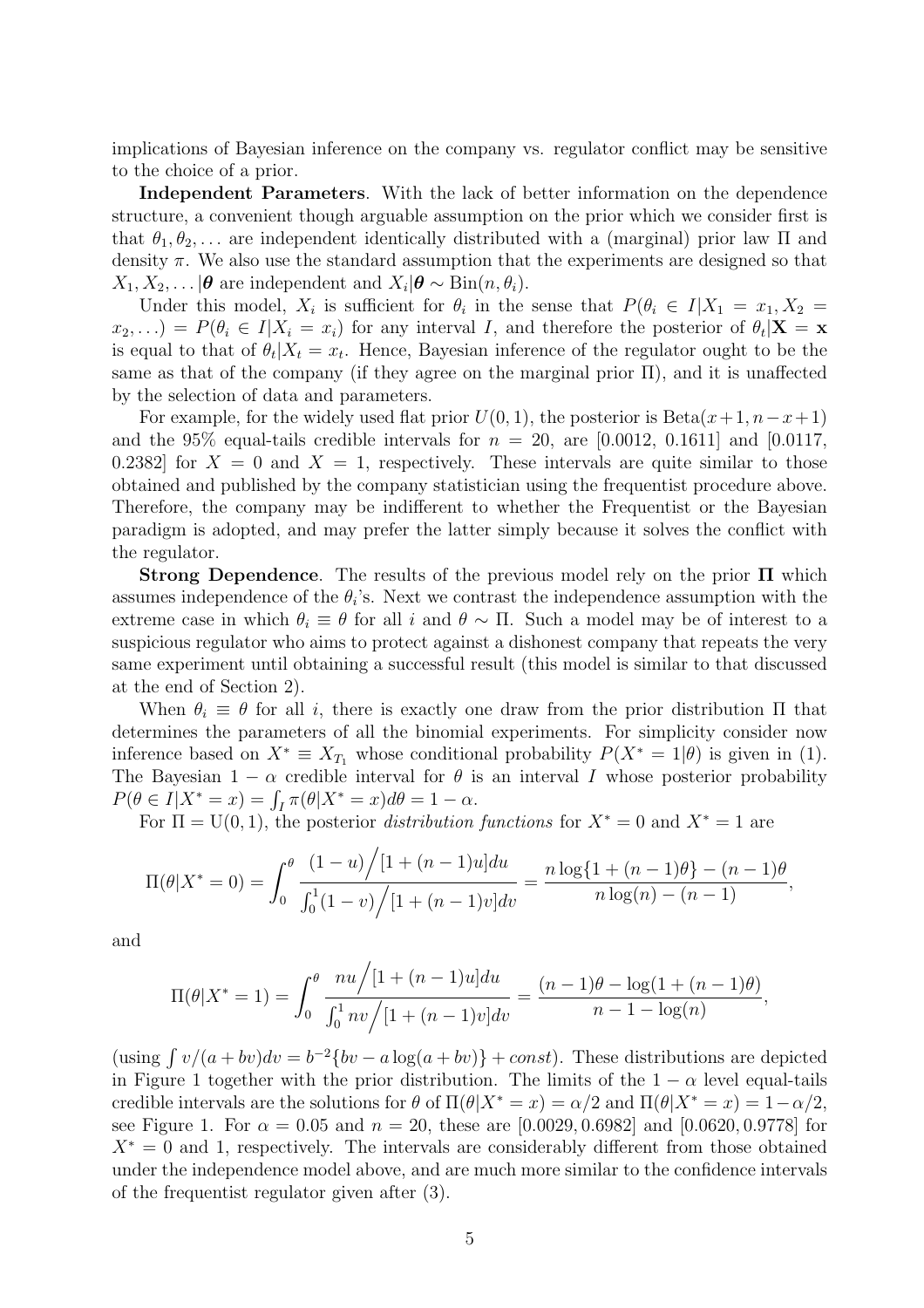

Figure 1: Distribution functions under the model  $\theta_i \equiv \theta$  for all i;  $n = 20$ : solid line - the prior U(0,1), dashed line - the posterior for  $X^* = 1$ , dotted line - the posterior for  $X^* = 0$ . The 95% equal-tails credible intervals are defined by the points where the posterior distributions cross the horizontal  $y = 0.025$  and  $y =$ 0.975 lines.

If the company insists on a prior consisting of independent  $\theta_i$ 's while the regulator assumes the same  $\theta$  in all experiments, then the regulator and the company are in conflict. In fact, from the discussion in the previous section it is seen that the company and the regulator will have the same posterior distribution only when  $X_t$  is sufficient for  $\theta_t$ . Thus, the Bayesian paradigm appears to solve the conflict only by imposing rather strict and questionable assumptions. Without such assumptions the conflict that arose under the frequentist paradigm remains unresolved. A similar phenomenon has been recently demonstrated by Senn (2008) for a normal model.

It is shown in the Appendix that when  $\theta_i \equiv \theta$  the posterior distribution of  $\theta$  given  $X^*$  is stochastically decreasing in  $n$  when observing either one or zero successes. This implies that smaller values of  $\theta$  would be predicted as n increases. It is interesting to note that when the experiment results in one success, the posterior distribution is stochastically larger than the prior (see Figure 1), and converges to it; thus observing one success indicates to the Bayesian that  $\theta$  is larger than initially believed. This is somewhat similar to the behavior of the confidence intervals of  $(3)$ , whose limits decrease with n. The limiting behavior of the posterior, discussed in details in the Appendix, is somewhat similar to that observed by Cleary and Casella (1995), who study p-values under a Bayesian publication bias model with a flat prior.

#### 4 The General Binomial Case

So far, we have examined the publication bias problem for general n, and the case  $c = 1$ , and gave numerical examples for  $n = 20$ . The following discussion is aimed at showing that the selected example of  $n = 20$  and the selection criterion of  $X \leq c = 1$  is not a case of selection bias on our part. Indeed, the nature of the results does not depend on  $c$  or  $n$ . In this section we consider the regulator-company conflict only in frequentist terms; some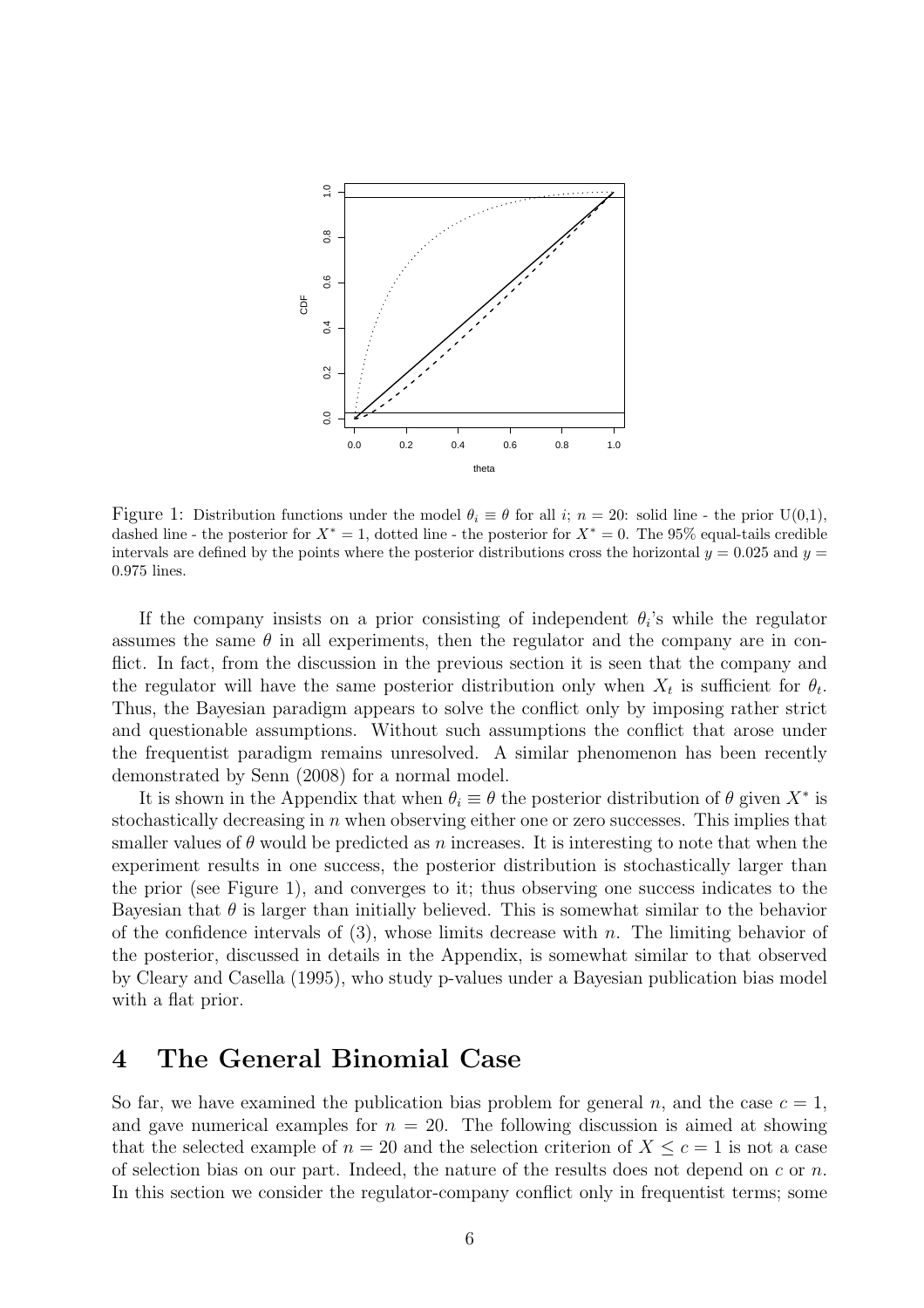Bayesian examples are given in the Appendix.

Let us consider how a company might choose its selection criterion  $c$ . Suppose that a toxicity level of at most  $\theta^M = 0.25$  is acceptable, as may be the case in drugs for cancer in progressive stages, and the company decides to publish only those treatments that are considered safe, that is, experiments whose right limit of the associated Clopper-Pearson confidence interval is smaller than 0.25. For a fixed  $n$ , the selection criterion of  $X \leq c$  is determined by  $c = \max\{x : P_{0.25}(X \leq x) \leq \alpha/2\}$ , i.e., the largest integer such that observing any  $X \leq c$  gives rise to a confidence interval with right limit smaller than 0.25. For example, for  $\alpha = 0.05$  and  $n = 100$ , a simple calculation shows that  $CP(16) = [0.094, 0.247]$  and  $CP(17) = [0.102, 0.258]$ , hence results are published by the company only if  $X \leq c = 16$ . For the case of  $n = 20$  mentioned above, this criterion gives  $c=1$ .

Being aware of the company's policy, the regulator considers a published experiment  $X_c^*$  as having the distribution of  $X \mid X \leq c$ , and calculates a frequentist confidence interval by

$$
CI_c(x) = \{ \theta : \alpha/2 \le P_{\theta}(X_c^* \le x) \} \cap \{ \theta : \alpha/2 \le P_{\theta}(X_c^* \ge x) \}.
$$
 (6)

For a fixed n, this is indeed an interval as  $P_{\theta}(X_c^* \leq x)$  can be shown to be non-increasing in  $\theta$  (see Appendix A), and for  $X_c^* = x$ , the left and right limits are the solutions for  $\theta$ of the equations  $P_{\theta}(X_c^* \geq x) = \alpha/2$  and  $P_{\theta}(X_c^* \leq x) = \alpha/2$ , respectively. As in the Clopper-Pearson intervals, the left limit for  $X_c^* = 0$  is 0 and the right limit for  $X_c^* = c$  is 1.

Since  $P_{\theta}(X_c^* \leq x) = P_{\theta}(X \leq x) / P_{\theta}(X \leq c) > P_{\theta}(X \leq x)$  for all  $\theta$  and  $c < n$ , the right limit of the confidence interval  $CI_c(x)$  is always larger than the right limit of the Clopper-Pearson interval  $CP(x)$  that does not take selection into account. Thus, it may well happen that the company's intervals are below  $\theta^M = 0.25$ , say, whereas the regulator's intervals contain values larger than  $\theta^M$ . The disagreement on the right limit of the confidence interval is clear-cut when  $x = c$ . In this case, by the choice of c, the company's confidence interval has a right limit  $\langle \theta^M = 0.25$ , whereas the regulator's interval's right limit is 1. On the other hand, the disagreement is often negligible for small values of  $x$ , as the example below shows. It is also interesting to note that the left limit of  $CI_c(x)$  is larger than the corresponding left limit of  $CP(x)$  since  $P_{\theta}(X_c^* \geq x) = P_{\theta}(X \geq x | X \leq c) \leq P_{\theta}(X \geq x)$ .

Figure 2 compares the confidence intervals  $CP(x)$  and  $CI_c(x)$  for  $5 \le x \le 16$ , where  $\alpha = 0.05$ ,  $n = 100$ , and  $c = 16$ . For  $x < 5$  the intervals are practically identical. The figure shows the dramatic effect of selection on the intervals for values close to c. The company may claim that all the experiments it publishes prove acceptable toxicity, while the regulator would approve only those experiments that result in  $x \leq 11$  adverse reactions, because only these intervals lie below  $\theta^M = 0.25$ . Here, the conflict between the company and the regulator is in the range  $12 \leq x \leq 16$  adverse reactions.

Does this conflict arise frequently? Are experiments with fewer than 12 adverse reactions common or rare? The answer, of course, depends on the real unknown probability of an adverse reaction,  $\theta$ . If  $\theta$  is rather small compared to  $\theta^M = 0.25$  of the current example, then the conflict arises rarely: in the above example, if  $\theta = 0.05$ , then  $P_{\theta}(X_c^* \le 11) = 0.996$ , and therefore almost all experiments will indicate low toxicity of the treatment regardless of whether selection is taken into account or ignored. However, if the true probability of an adverse effect is close to the accepted probability, then the conflict arises for most published experiments: in the above example, if  $\theta = 0.2$ , then  $P_{\theta}(X_c^* \le 11) = 0.065$ , hence the conflict arises for almost 95% of the published experiments. Since efficacy of a treatment is most often inversely related to safety, one may expect that effective drugs tend to have doses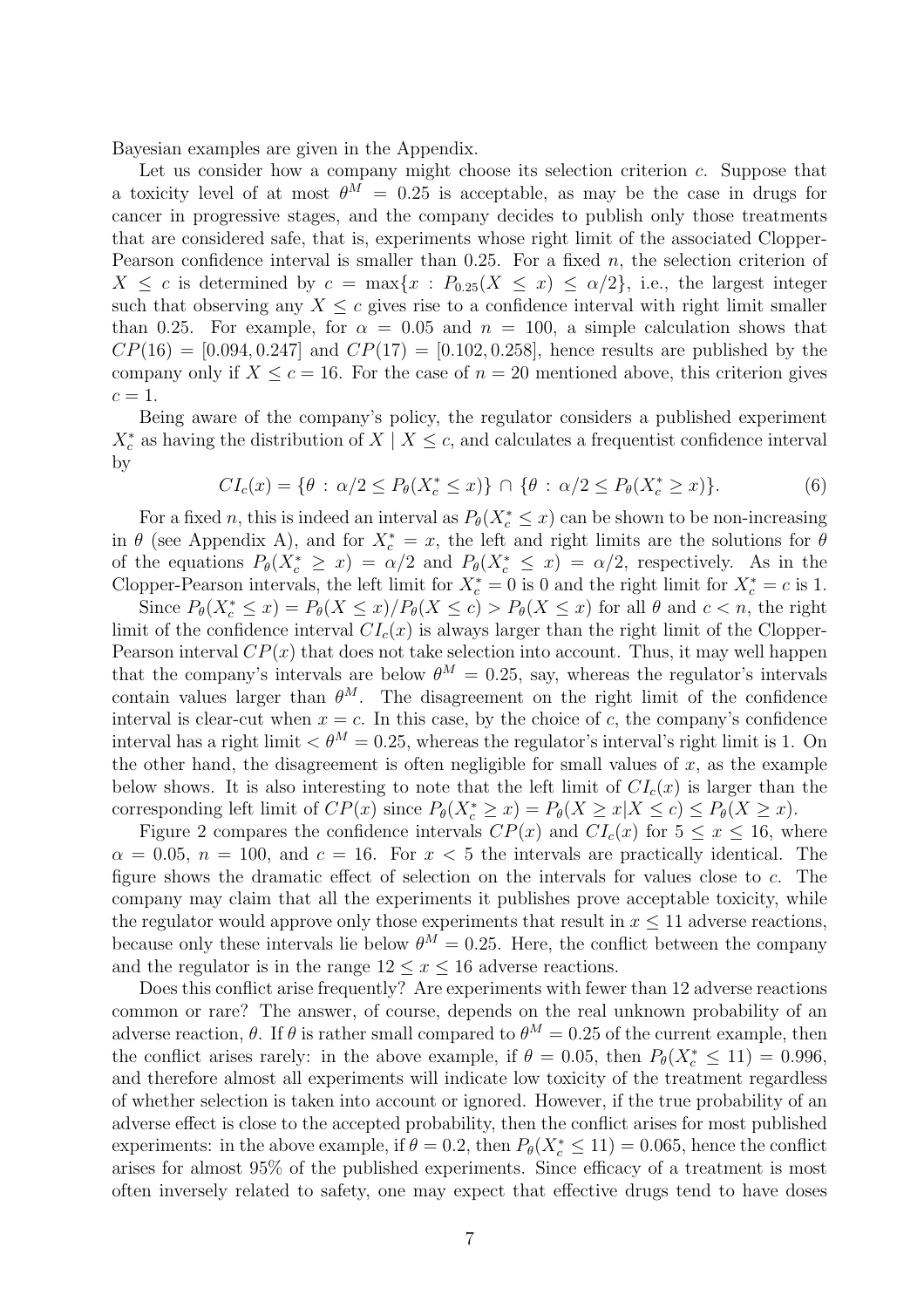

Figure 2: Comparison of confidence intervals with (gray) and without (black) taking selection into account for the model  $n = 100$  and c=16.

with a probability of an adverse reaction close to the maximal tolerable one  $\theta^M$ . Therefore, here  $\theta = 0.2$  is much more relevant than  $\theta = 0.05$ , and the conflict is expected to arise often.

#### 5 Concluding Remarks

For any given research area, one cannot tell how many studies have been conducted but never reported. The extreme view of the "file drawer problem" is that journals are filled with the 5% of the studies that show Type I errors, while the file drawers are filled with the 95% of the studies that show nonsignificant results. This citation is taken from the abstract of a well-known article by Rosenthal (1979) on publication bias. In this note, we consider the extreme version of the "file drawer problem", as defined by Rosenthal, and highlight the difficulties in constructing confidence measures for parameters that are selected on the basis of the observed data.

In the binomial example described here, the frequentist confidence intervals that take selection into account almost always contain both low and high probabilities of toxicity and are hardly informative, indicating the difficulties involved in the analysis of selected data. The most popular frequentist approach for dealing with selection is a correction for multiple tests, which requires knowledge of the total number of experiments performed. Such methods are useless when the number of experiments is unknown. Furthermore, even if it were known, it would be very large in the situations considered here, and a correction would necessarily lead to very wide confidence intervals under any multiple comparison method.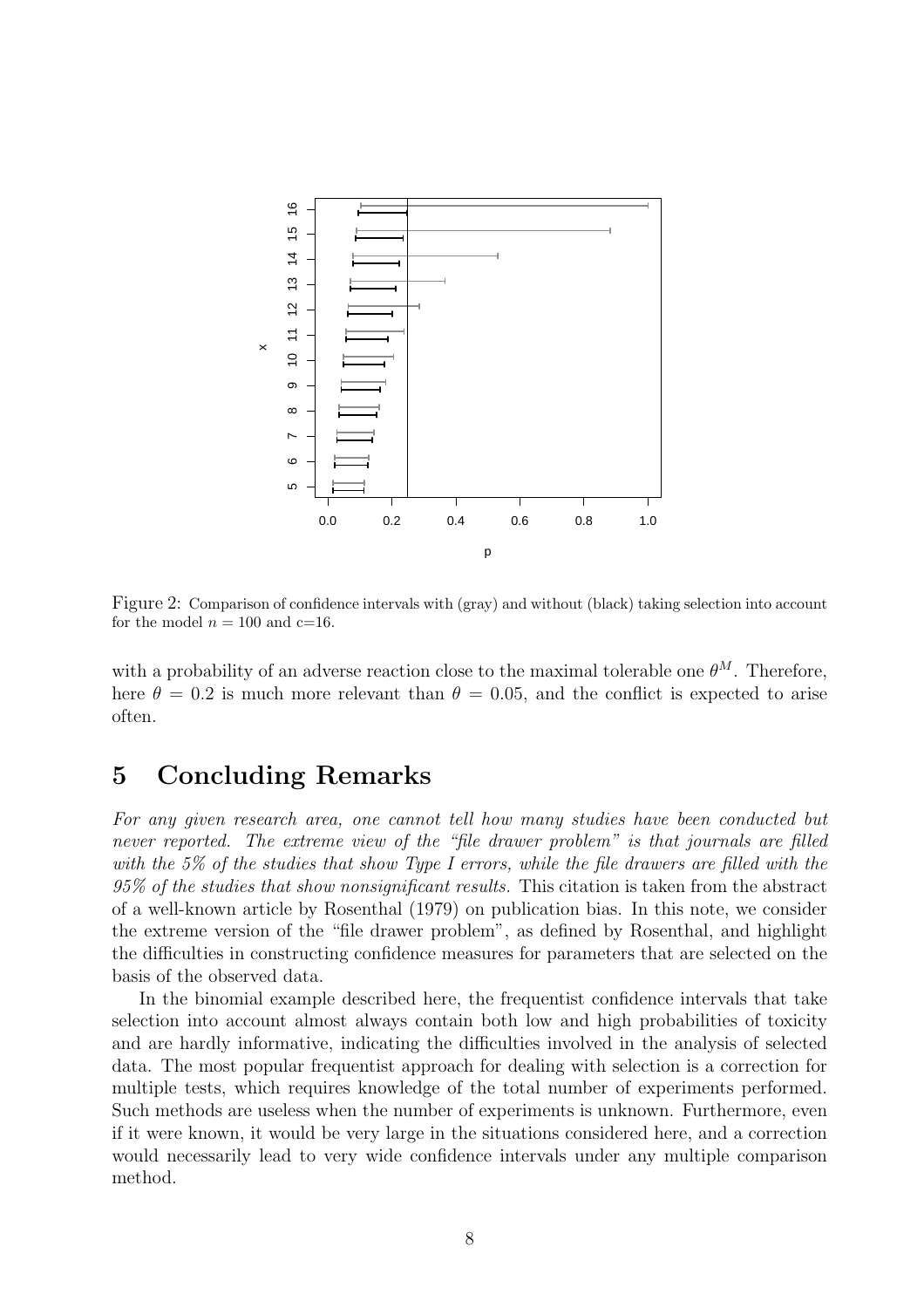Bayesians assume a prior distribution for the parameters (probabilities of an adverse reaction to the drug) and their inference on these parameters is sensitive to the choice of the prior. The most common criticism of the Bayesian paradigm concerns the subjective choice of the prior and the way it affects inference (see Berger, 1985 for a discussion). The claim that for large sample size the effect of the prior diminishes may not be true when selection is involved, and the role of the prior is much more important, as demonstrated in Section 3 (see also Dawid 1994, Mandel and Rinott 2007, Senn 2008, and the last paragraph of the Appendix). In particular, Bayesian inference can ignore selection (of data and parameters) only when observed data are sufficient for the observed parameters, e.g., when the parameters are independent. This is a very strong assumption that should not be overlooked.

It is interesting to ask if and how the initiative mentioned in Section 1, of registering experimental data from the outset, can help in dealing with the problem of publication bias. There is definitely a need to prevent misrepresentation of results by selecting and reporting only the successful ones. A purely scientific approach is to avoid selection and publish all experiments, regardless of their outcome, in a unified manner. But then, who is going to publish or read the Annals of Insignificant Results?

Perhaps the good news is that the worst case assumption that all drugs have an unacceptable toxicity level is most likely not true, and there exist effective and relatively non-toxic drugs. Both the frequentist and the Bayesian will in general rank drugs from less to more toxic in a similar order, and the disagreement is on the criteria for the final decision of which drugs to accept, rather than their relative quality. A frequentist who applies a reasonable multiple comparison criterion and a Bayesian whose prior assumes that good drugs do exist, are likely to discover them in real life situations, when the samples are large enough.

### Appendix

## A. Monotonicity of  $P_{\theta}(X_c^* \leq x)$

Here we prove Monotonicity of  $P_{\theta}(X_c^* \leq x)$  which assures that the confidence intervals of (6), based on  $X_c^*$ , are indeed intervals. This monotonicity property will also be used in part B of the Appendix.

**Lemma .1.** Let  $X_c^*$  be a random variable having the conditional distribution of  $X|X \leq c$ . Then  $P_{\theta}(X_c^* \leq x)$  is non-increasing in  $\theta$ , that is,  $X_c^*$  is stochastically increasing in  $\theta$ .

*Proof.* Let Y and X be random variables having a common support and probability functions (or densities) g and f. Y is said to be larger than X in the likelihood ratio order, denoted  $Y \geq_{lr} X$ , if  $g/f$  is nondecreasing on the common support. It is well known that  $Y \ge_{lr} X$  implies  $Y \ge_{st} X$ , that is, Y is stochastically larger than X (see, e.g., Lehmann 1991, p. 85).

It is easy to see that  $Y \ge_{lr} X$  implies  $Y | \{ Y \in A \} \ge_{lr} X | \{ X \in A \}$  and hence  $Y | \{ Y \in A \} \ge_{lr} X |$  $A\} \geq_{st} X \mid \{X \in A\}$  for any subset A of the support. Thus, in order to prove that  $P_{\theta}(X_c^* \leq$  $x) = P_{\theta}(X \le x | X \le c)$  is non-increasing in  $\theta$ , it is enough to show that if  $\theta_1 < \theta_2$ ,  $X \sim$ Bin $(n, \theta_1)$  and  $Y \sim \text{Bin}(n, \theta_2)$ , then  $Y \geq_{lr} X$ . This simple fact is left as an exercise. **Contract Contract State**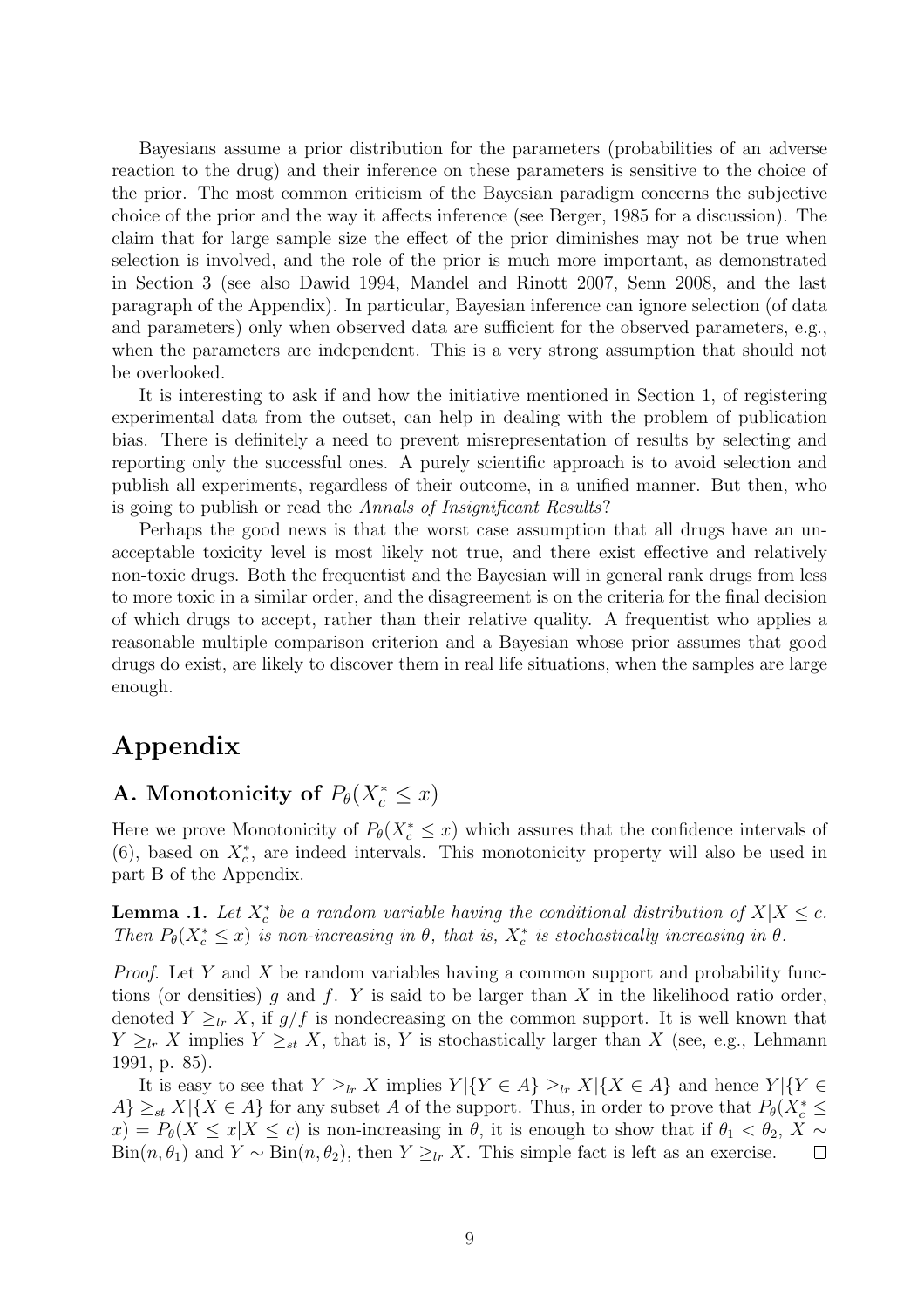#### B. On posterior distributions

The following propositions describe several simple but interesting properties of the posterior distributions under the model  $\theta_i = \theta$  for all *i*.

Let  $X|\theta \sim Bin(n, \theta)$  and  $\theta \sim \Pi$ , any prior, and for  $x = 0, \ldots, c$  let  $\Pi_n(\cdot|x)$  be the posterior cdf of  $\theta | X_c^* = x$ , where  $X_c^*$  has the distribution of  $X | X \leq c$ , for some fixed c.

**Proposition .1.** The sequence of distributions  $\{\Pi_n(\cdot|x)\}_{n>c}$  is stochastically decreasing in n for  $0 \le x \le c$ , that is,  $\Pi_{n-1}(\theta|x) \le \Pi_n(\theta|x)$  for all  $0 < \theta < 1$  and all  $n > c$ .

Also, for any  $n > c$ ,  $\Pi_n(\cdot|x)$  is stochastically larger than  $\Pi$  for  $x = c$ , and smaller for  $x=0.$ 

Proof. We prove the stronger likelihood ratio order. The posterior density associated with  $\Pi_n(\theta|x)$  is ¡ ¢

$$
\pi_n(\theta|x) = \frac{\binom{n}{x}\theta^x (1-\theta)^{n-x} / F_{\theta}(c;n)}{\int_0^1 \binom{n}{x} t^x (1-t)^{n-x} / F_t(c;n) \pi(t) dt} \pi(\theta),\tag{7}
$$

where  $F_{\theta}(c; n) = P_{\theta}(X \leq c)$  denotes the  $\text{Bin}(n, \theta)$  distribution function at c. Direct calculations show that  $\pi_n(\theta|x)/\pi_{n-1}(\theta|x) \propto (1-\theta)F_\theta(c;n-1)/F_\theta(c;n)$ , and the first part of the proposition will be proved if we show that the last expression is non-increasing in or the proposition will be proved if we shad.<br>  $θ$ . Writing  $(1 - θ)Fθ(c; n - 1) = \sum_{x=0}^{c} {n \choose x}$  $\int_{x}^{n} \theta^{x} (1 - \theta)^{n-x} (n - x) / n$ , it is readily seen that  $(1 - \theta) F_{\theta}(c; n - 1) / F_{\theta}(c; n) = E_{\theta} \{ (n - \tilde{X}_c^*)/n \}.$  The problem reduces to showing that  $E_{\theta}(X_c^*)$  increases in  $\theta$ , which follows from Lemma .1.

For the second part of the proposition note that by (7),  $\pi_n(\theta|0)/\pi(\theta) \propto P_\theta(X_c^* \leq 0)$ , which by Lemma .1 is non-increasing in  $\theta$ , proving likelihood ratio order. Similarly, for  $x = c$  we use the relation  $\pi_n(\theta|c)/\pi(\theta) \propto 1 - P_\theta(X_c^* \leq c - 1)$ . П

**Proposition .2.** For  $0 \le x \le c$  we have:

(*i*) If  $E_{\Pi}(\frac{1}{\theta})$  $\frac{1}{\theta}$ )<sup>c-x</sup> = ∞, then  $\lim_{n\to\infty} \Pi_n(\theta | x) = I\{\theta \ge 0\}$ , the cdf of a r.v. degenerate at 0. (*ii*) If  $E_{\Pi}(\frac{1}{\theta})$  $\frac{1}{\theta}$ )<sup>c-x</sup> < ∞, then  $\lim_{n\to\infty} \Pi_n(\theta \mid x) \propto$  $\frac{1}{r}$ θ  $\int_0^\theta \left(\frac{1-t}{t}\right)$  $\frac{-t}{t}$ )<sup>c-x</sup> $\pi(t)dt$ .

*Proof.* For  $\theta > 0$  we obtain by writing  $F_t(c; n)$  in (7) explicitly and straightforward cancellations

$$
1 - \Pi_n(\theta|x) = \int_{\theta}^1 \pi_n(t|x)dt = \frac{\int_{\theta}^1 \left( \sum_{k=0}^c \left( \frac{1-t}{t} \right)^{x-k} \left[ \binom{n}{k} / \binom{n}{c} \right] \right)^{-1} \pi(t)dt}{\int_0^1 \left( \sum_{k=0}^c \left( \frac{1-t}{t} \right)^{x-k} \left[ \binom{n}{k} / \binom{n}{c} \right] \right)^{-1} \pi(t)dt}.
$$

 $\sqrt{n}$ ¢  $\sqrt{n}$ ¢ For  $k < c$ , /  $\rightarrow$  0 monotonically as  $n \rightarrow \infty$ . Therefore, each of the integrands k c (with respect to  $\pi$ ) above, converges to  $(\frac{1-t}{t})^{c-x}$ . By monotone convergence, the integral (with respect to *n*) above, converges<br>in the numerator converges to  $\int_{\theta}^{1}(\frac{1-t}{t})dt$  $\frac{-t}{t}$ <sup>o-x</sup>π(t)dt which is always finite. The integral in the denominator converges to  $\int_0^1 \left(\frac{1-t}{t}\right)$  $\frac{-t}{t}$ <sup>o-x</sup>π(t)dt. If the latter integral diverges, the resulting distribution  $\Pi_n(\theta|x)$  is clearly degenerate at 0, and *(i)* follows. Otherwise, *(ii)* obtains.  $\Box$ 

We conclude by discussing some interesting implications of Proposition .2. For  $x = c$  the condition in (ii) holds trivially, and we have convergence to the prior, that is,  $\lim_{n\to\infty} \Pi_n(\theta)$ c) =  $\Pi(\theta)$  for all  $\theta$ . Focusing for simplicity on the case of  $c = 1$ , we see that observing  $X^* = 1$  for large n, leads a Bayesian to stick to his prior. The frequentist also sees this observations as almost non informative, as reflected by the interval (3), which converges to  $[0, 1].$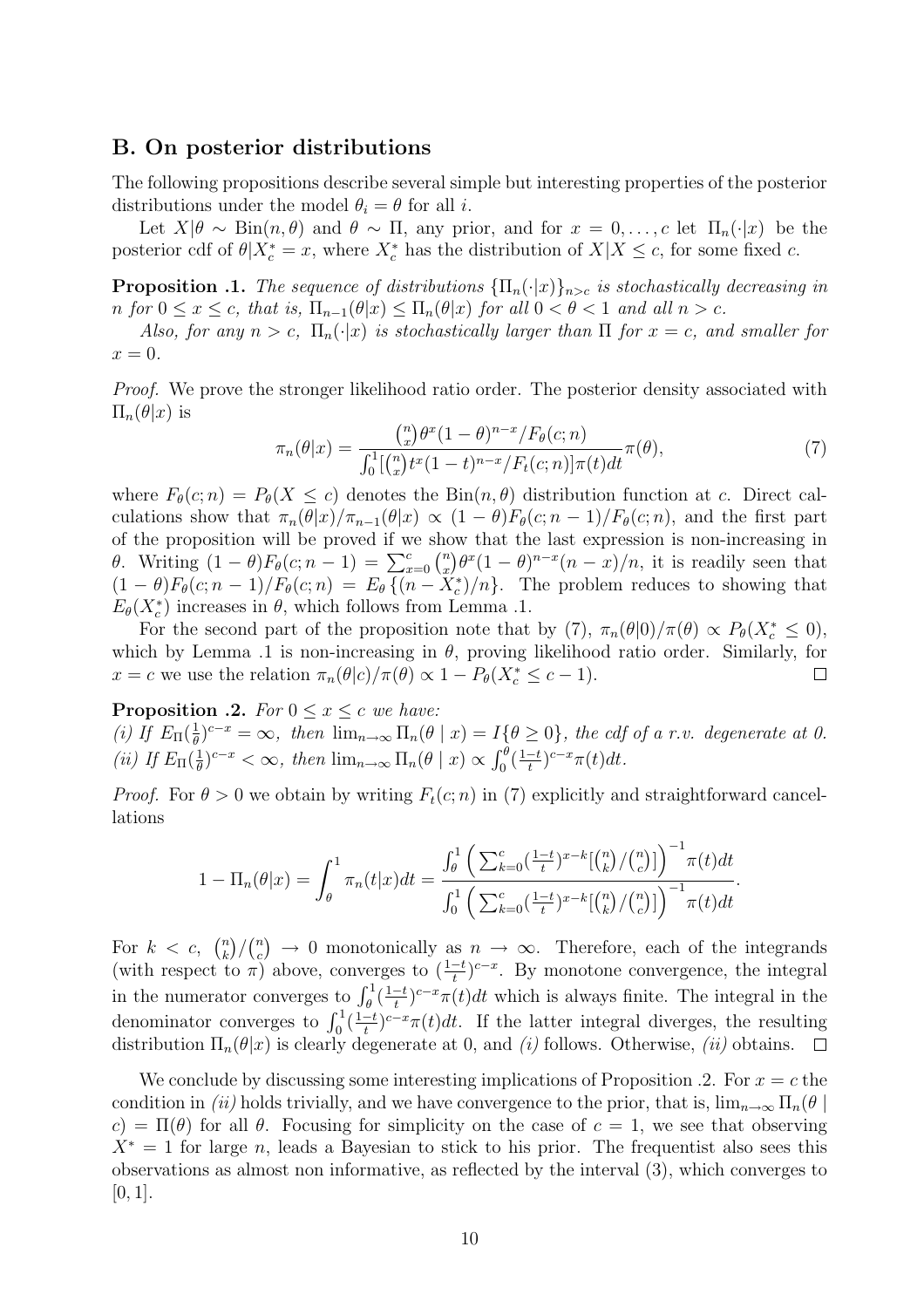By (3) again, the confidence intervals of a frequentist who observes  $X^* = 0$  will converge to  $[0, 0]$ . A Bayesian with a prior satisfying the expectation condition in  $(i)$  will have a posterior that converges to a distribution concentrated at zero, thus agreeing with the frequentist on the confidence interval for large  $n$ . This joint conclusion makes a lot of sense. For arbitrarily large n, one may expect to observe  $X^* = 0$  only for correspondingly small  $\theta$ 's.

On the other hand, consider a Bayesian whose prior assigns small enough measure to small values of  $\theta$ , so that the expectation condition in *(ii)* holds, e.g. Beta(2,1). By Proposition .1, the posterior  $\pi_n$  satisfies  $\pi_n(t) \geq_{st} C(\frac{1-t}{t})$  $\frac{-t}{t}$ <sup>o- $x\pi(t)$ </sup>, where C is a normalizing constant. Obviously, the latter density is not concentrated at 0 and this Bayesian may not exclude the possibility of positive values of  $\theta$ . Thus, observing  $X^* = 0$  even for huge values of n, he will always consider some positive  $\theta$ 's plausible. For example, for  $c = 1$ , a prior of Beta(2,1) implies  $\Pi(.25) = 0.06$ , making small values of  $\theta$  seem quite unlikely. The posterior, given  $X^* = 0$ , for any n, is stochastically larger than the Beta(1,2) distribution by Propositions .1 and .2. It turns out that this posterior satisfies  $\Pi_n(0.25 \mid X^* = 0) < 0.5$ for all n, and a Bayesian who observes  $X^* = 0$  would not reject the possibility that  $\theta > 0.25$ for any n. The limiting 0.95 equal tails Bayesian credible interval is  $[0.0126, 0.8419]$  and the shortest credible interval in this case is  $[0, 0.7764]$ . Both intervals are in contrast to the frequentist's confidence intervals of  $(3)$ , whose left and right limits converges to 0 with n.

Finally, we remark on the sensitivity of Bayesian credible intervals to the choice of prior in the present setup. These intervals can be arbitrarily different in cases  $(i)$  and  $(ii)$  of Proposition .2. However, if  $\pi_1$  satisfies (i) and  $\pi_2$  satisfies (ii) then the *ε*-contaminated prior (see Berger 1985 Section 4.7)  $\varepsilon \pi_1 + (1 - \varepsilon) \pi_2$  is arbitrarily close as a distribution to  $\pi_2$  for small  $\varepsilon$ , but it always satisfies (*i*).

#### References

- [1] Benjamini, Y. and Yekutieli, D. (2005). "False Discovery Rate Controlling Confidence Intervals for Selected Parameters" (with discussion), Journal of the American Statistics Association, 100, 71-93.
- [2] Berger, J. O. (1985). Statistical Decision Theory and Bayesian Analysis, Springer Series in Statistics.
- [3] Brown, L. D., Cai, T., and DasGupta, A. (2001). "Interval Estimation for a Binomial Proportion" (with discussion), *Statistical Science*, 16, 101-133.
- [4] Cleary, R. and Casella, G. (1995). "An Application of Gibbs Sampling to Estimation in Meta-Analysis: Accounting for Publication Bias," Journal of Educational and Behavioral Statistics, 22, 141-154
- [5] Clopper, C. J., and Pearson, E. S. (1934). "The Use of Confidence or Fiducial Limits Illustrated in the Case of the Binomial," Biometrika, 26, 404-413.
- [6] Dawid, A. P. (1994). "Selection Paradoxes of Bayesian Inference," in Multivariate Analysis and its Applications (Vol. 24), eds. T. W. Anderson, K. A.-T. A. Fang and I. Olkin, Philadelphia, PA: IMS.